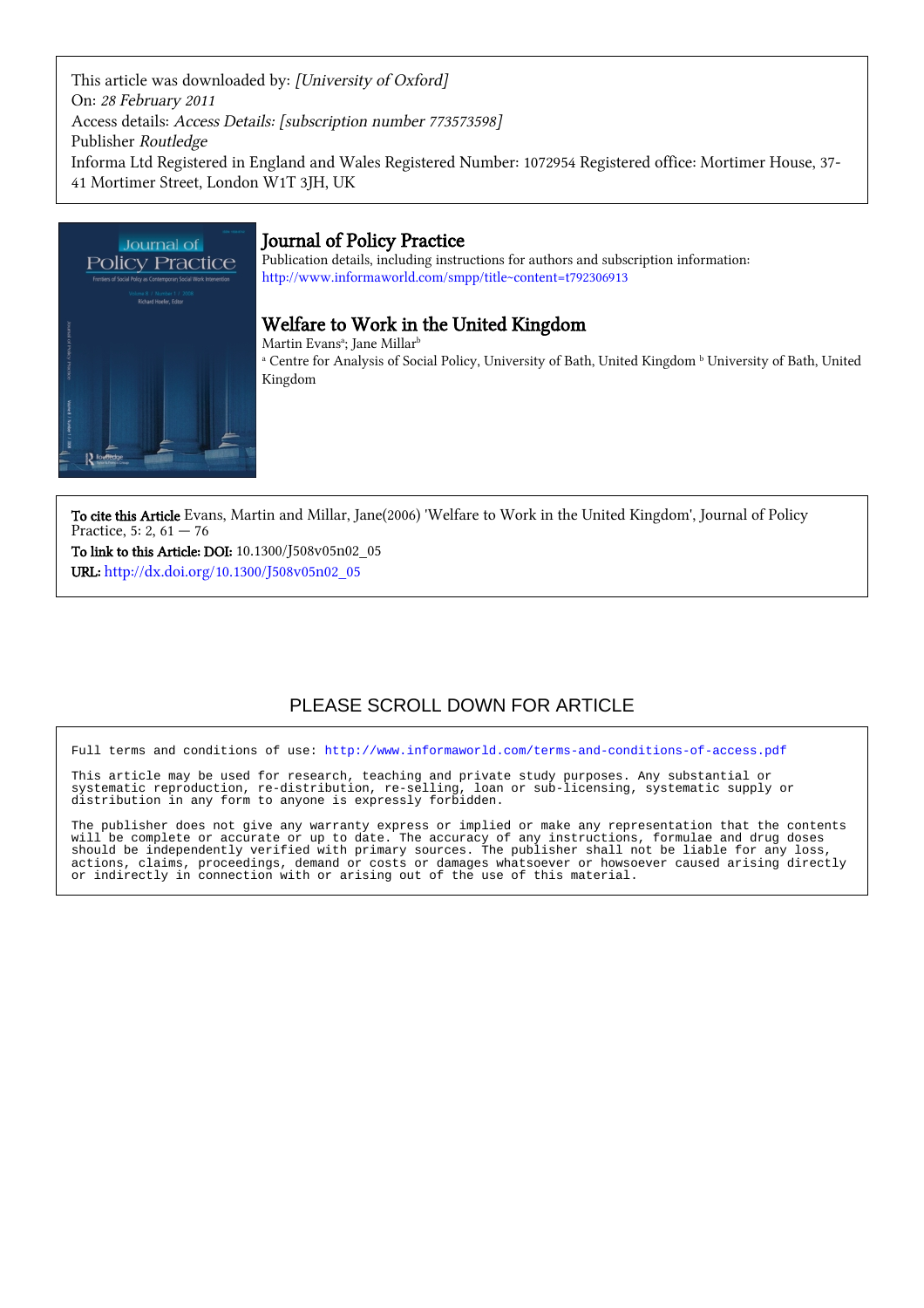# Welfare to Work in the United Kingdom

Martin Evans Jane Millar

**SUMMARY.** Increasing employment and reducing child poverty are two central goals of current government welfare reform policy in the UK, and single parents–with their relatively low employment rates and relatively high poverty rates–are one of the key target groups for both. This article outlines welfare reform policies in the UK with particular reference to single parents, and discusses the impact of these. In doing so, it highlights some key differences compared with the US. *[Article copies available for a fee from The Haworth Document Delivery Service: 1-800-HAWORTH. E-mail address: <docdelivery@haworthpress.com> Website: <http://www.HaworthPress.com> © 2006 by The Haworth Press, Inc. All rights reserved.]*

**KEYWORDS.** Welfare, welfare reform, single parents, comparative welfare policy

Available online at http://www.haworthpress.com/web/JPP © 2006 by The Haworth Press, Inc. All rights reserved. doi:10.1300/J508v05n02\_05 *61*

Martin Evans, PhD, is Senior Research Fellow, Centre for Analysis of Social Policy, University of Bath, Claverton Down, BATH BA2 7AY United Kingdom (E-mail: m.evans@ bath.ac.uk). Jane Millar, PhD, is Professor of Social Policy, University of Bath, United Kingdom (E-mail: j.i.millar@bath.ac.uk).

<sup>[</sup>Haworth co-indexing entry note]: "Welfare to Work in the United Kingdom." Evans, Martin, and Jane Millar. Co-published simultaneously in *Journal of Policy Practice* (The Haworth Press, Inc.) Vol. 5, No. 2/3, 2006, pp. 61-76; and: *International Perspectives on Welfare to Work Policy* (ed: Richard Hoefer, and James Midgley) The Haworth Press, Inc., 2006, pp. 61-76. Single or multiple copies of this article are available for a fee from The Haworth Document Delivery Service [1-800-HAWORTH, 9:00 a.m. - 5:00 p.m. (EST). E-mail address: docdelivery@ haworthpress.com].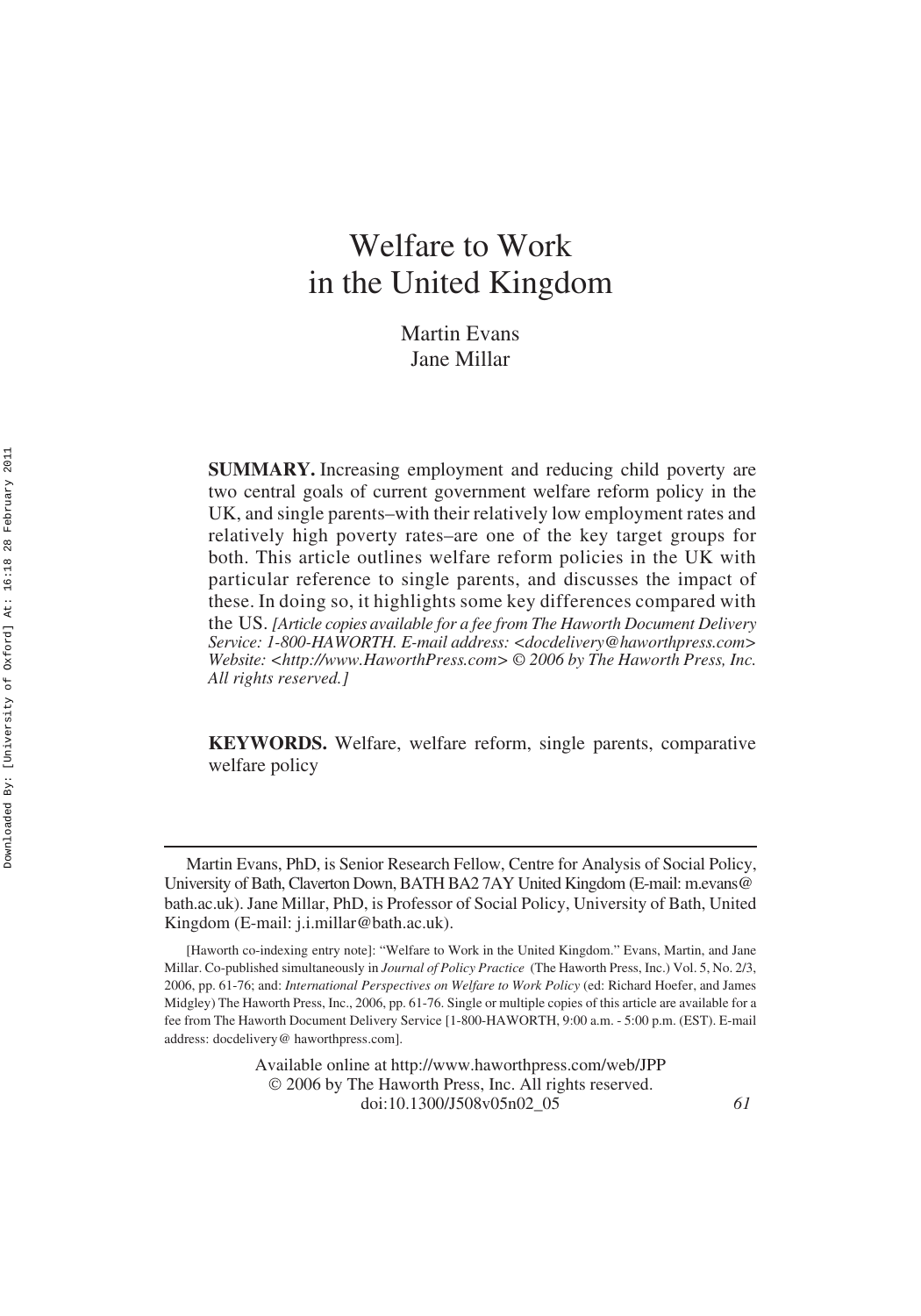### *INTRODUCTION AND CONTEXT*

Britain and America are, once again, two nations separated by the same language when it comes to discussion of this commonly named policy area, welfare to work. We use many of the same key words but in a very different policy context. This includes some fundamental sys temic differences. First, Tony Blair's Government since 1997 has un dertaken a program of "Welfare Reform," as in the US. But the UK version includes a wide-ranging review of all systems of income trans fers and is thus far more comprehensive than the 1996 Personal Respon sibility and Work Opportunity Reconciliation Act and its antecedents. It includes the equivalent programs to Social Security, Unemployment In surance, and SSI, as well as public assistance. Second, the UK's wider review of income transfers reflects in part a far more comprehensive system of coverage in the UK, which still maintains a national social assistance safety net for everyone aged over 18, irrespective of status. Additionally, there is a parallel national system of means-tested housing allowances and local taxation relief. The tax-funded National Health System provides both primary and secondary health care free at the point of access and thus avoids the need for means-tested Medicare and Medicaid. Third, the UK system is centralised and uniform, with no equivalent State-based differences, although there are local pilots and programs of various types operating in some localities.

Our approach is to navigate through such contextual differences by concentrating on the shared UK-US policy concern for single mothers, who are called "lone parents" in the UK. (Although this means we are focusing on just one of the groups targeted in the reform process, inter ested readers are referred to Walker and Wiseman [2003] for a more comprehensive account of the reform process in the UK). Our target au dience is the American social work community who, as in the UK, mostly work for local government (Local Authorities in the UK) and do not have direct involvement in "welfare."

## *UK POLICY GOALS*

The policy goals for lone parents are part of a wider set of systemic changes to employment, child-care and income maintenance programs that operate across the whole working age population. Over the 1980s and 1990s, there was a rising divide between work-rich and work-poor households despite continued structural changes to programs that fo -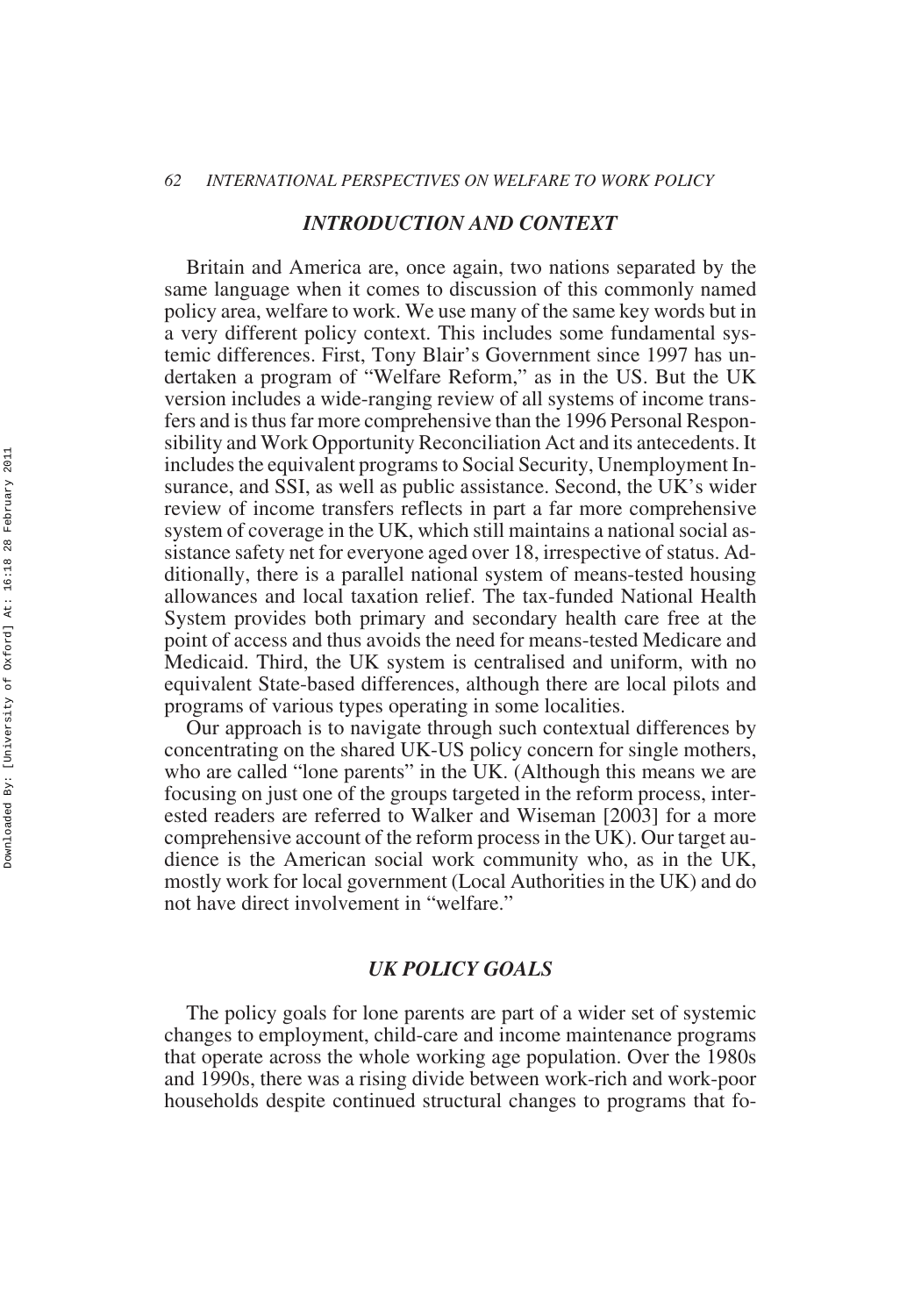cused on the "unemployed." Numbers of unemployed fluctuated with the economic cycle but across cycles the numbers of inactive people grew–either because of incapacity or through child caring responsibili ties, effectively lone parents. This led to a growing polarisation between workless and work-rich households (Gregg and Wadsworth, 2003). Over the same period and as a consequence, poverty and child poverty increased greatly.

The government has therefore identified two key–and interrelated–pol icy goals. The first is to increase employment by reducing worklessness rather than just focusing on unemployment. This has led to a range of active labor market programs called "New Deals" that not only give in creased resources to young and long-term unemployed but also extend such programs for the first time in the UK to lone parents and disabled people. Additionally, the need to increase employment of parents gave rise to the National Child Care Strategy and the expansion of "family-friendly" employment measures. Geographic concentrations of worklessness gave rise to a range of area-based programs.

The second major goal is to "end child poverty." Tony Blair announced in October 1999 that child poverty would be eliminated within a generation. This commitment has now been operationalised through intermediary targets: quartering child poverty by 2005, halving it by 2010 and ending it by 2020; and through the setting of poverty targets, all based on relative income measures and more generous than the US official poverty measure. The short-term policy instruments have been through increases in the generosity of children's benefits in social assistance (making welfare more generous) but also through more generous in-work payments to ensure that the mixture of employment (predominantly parttime for mothers) and tax credits–and for some, child support payments– combine together to substantially lift the incomes of families with chil dren. Employment has the central role in the strategy for ending child poverty.

## *LONE PARENTS IN THE UK*

Lone parents are defined as anyone with children under the age of 16 who has no co-resident partner. In this instance, the difference in terminology is important as the UK has no welfare policy concern with mari tal status, and thus single mothers and separated and divorced mothers are defined by their family composition only. Most lone parents (80%) are divorced or separated women. Lone parents are 26% of all families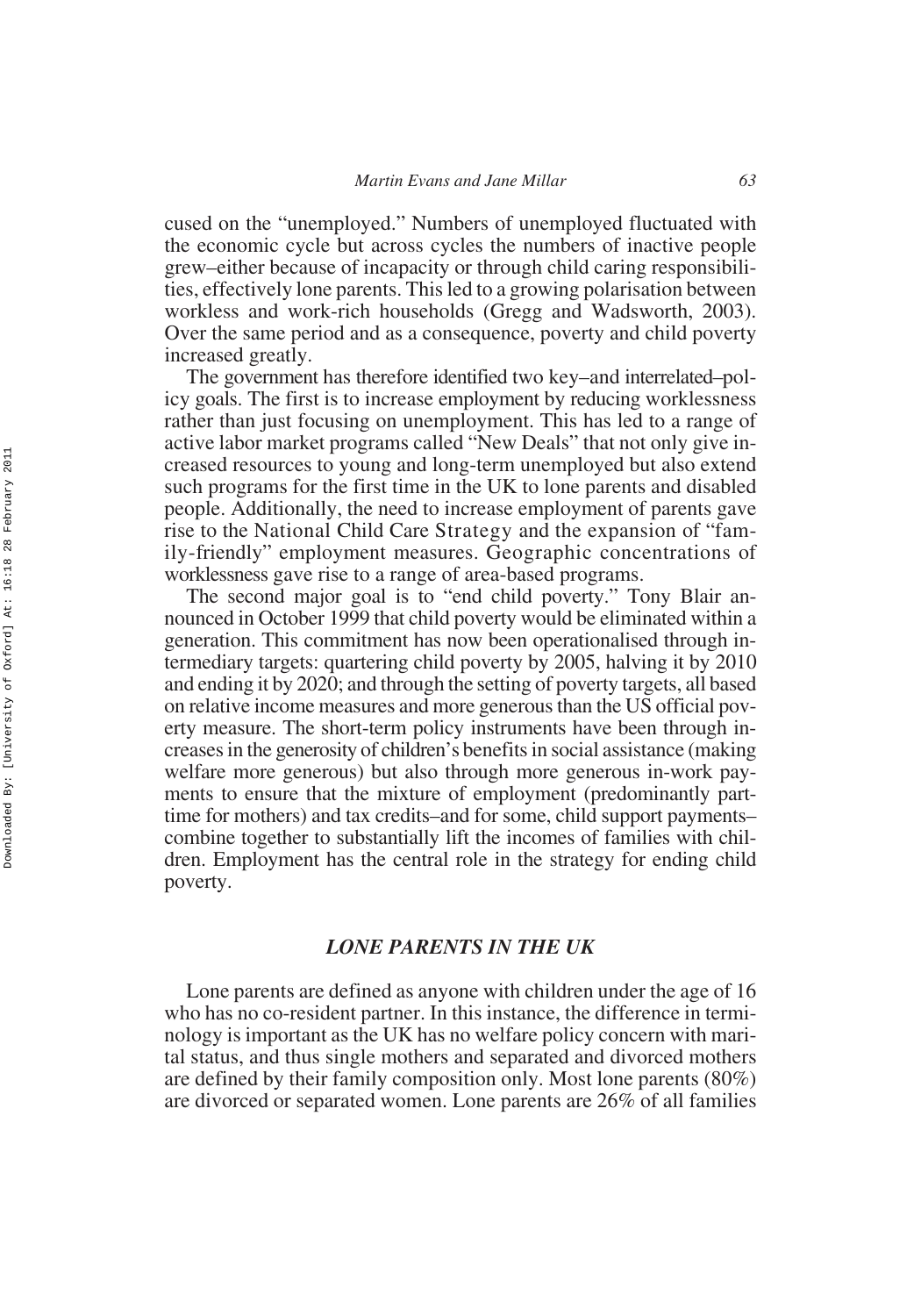#### *64 INTERNATIONAL PERSPECTIVES ON WELFARE TO WORK POLICY*

with children and have around 25% of all children (DWP, 2005a). However, 47% of lone-parent families live in poverty (measured as individuals below 60% of median equivalized after-housing-cost income) compared with 20% of couples with children. Twenty-eight percent of British children live in poverty but this risk of poverty rises to 74% with non-working lone parents (DWP, 2005a). This poverty is much more likely to be persistent. The employment rate for lone parents is around 55% which, compared to partnered mothers of around 71%, is far lower (House of Commons Work and Pensions Committee, 2004). Around 800,000 lone parents claim Income Support, the equivalent of US wel fare and this represents around 44% of all lone parents (own calculations from DWP, 2005a; DWP, 2005c).

Public attitudes to state support for non-working lone parents remain generally positive, especially support for those with preschool children to choose whether or not to take up paid work (Millar, 2003). Income Support for these lone parents is paid without any obligation to work or seek work, until the youngest child reaches the age of 16. Employment is associated with two thirds of exits from low income for lone parents, and the risk of child poverty for lone parents in part-time employment falls to 27% (from 74% if not working) and falls further to 9% for full-time work (House of Commons Work and Pensions Committee, 2004).

## *PROMOTING LONE-PARENT EMPLOYMENT AND REDUCING POVERTY*

The importance of employment in reducing lone-parent poverty has led the UK Government to set a target of a 70% lone-parent employment rate by 2010. To achieve this there have been a number of specific initia tives intended to increase financial incentives to work. These "make work pay" policies have included the introduction for the first time in the UK of a National Minimum Wage alongside a reduction in tax and social insur ance costs of low-paid work. From April 2003, the child portions of In come Support were integrated with child support from tax credits into a new unified Child Tax Credit. Additionally, a working tax credit can be paid to those with low earnings. For lone parents part-time work is en couraged with a dividing line at 16 hours of employment a week. At this point the system pivots and cuts off entitlement to out-of-work Income Support and instead pays a Working Tax-Credit to lift income levels con siderably at the margins of welfare and work. In April 2004, a lone parent with a single child aged less than 11 would receive about £117 per week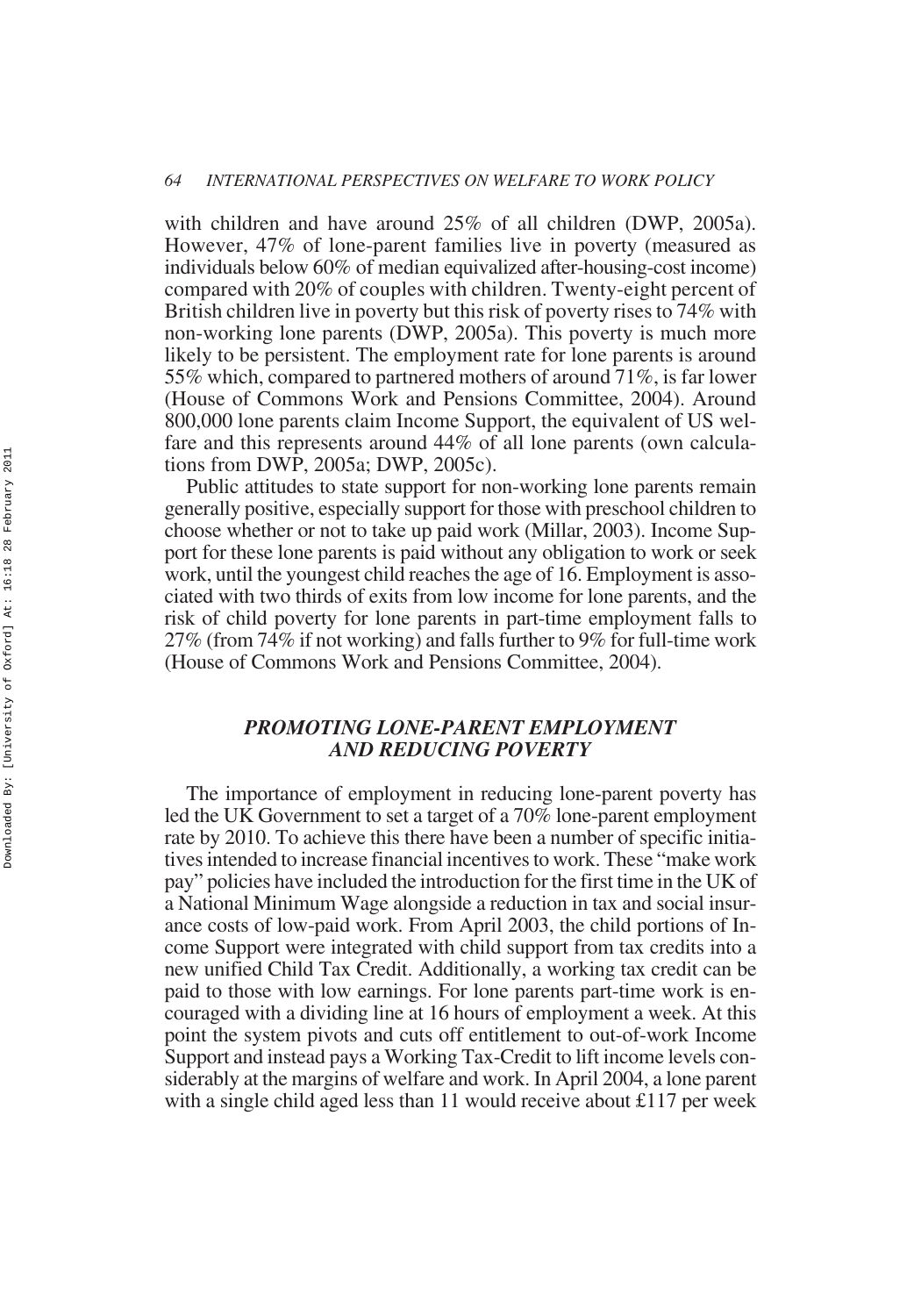in basic support, and would also have her rent and local taxation paid in addition. If she works for the minimum wage for just 16 hours a week she has a net income (after her rent is paid) of around £157, a substantial 40% increase in income. Of the total income in work, about a third comes from wages with the rest being made up of tax credits and other means-tested benefits. It must be stressed that tax credits in the UK are all available concurrently with earnings and no one has to wait until the end-of-year tax filing to receive payment. This makes the financial gains of work im mediate and recognisably so in most cases. Indeed, research showed that most out-of-work lone parents sought to gain around £40 a week from en tering employment (Lessof et al., 2003) and the current scheme almost meets this.

Of course, the actual financial situation of the family in work depends on a number of individual factors, including wages, child-care costs, transport costs, other work-related expenses, housing costs and childsupport payments (Harries and Woodfield, 2002; Farrell and O'Connor, 2003; Woodland et al., 2003; Graham et al., 2005). Some families are not receiving the tax credits to which they are entitled and there have been problems with ensuring smooth payments of these tax credits (Citizen's Advice Bureau, 2005; National Audit Office, 2005). The child care tax credit only pays a portion of the costs of registered care, so is not received by all families who are paying for care. Being in work may also place other pressures on lone parents, including lack of time and difficulties in managing child care (Skinner, 2003; Bell et al., 2005). Many lone mothers who do work are in service-sector jobs, often quite low paid, and so work itself may be stressful and/or boring and repetitive. So, although families are usually financially better-off in work, this may not always be the case and they may not feel that they are much better-off when they take all these factors into account (Millar, 2005).

Lone-parent families can also face very high marginal tax rates in work. Apart from Child Benefit, which is paid to all families with chil dren regardless of income level, in-work financial support is incometested. The withdrawal of tax credits as income rises, alongside liabilities for tax and national insurance payments, can give rise to effective mar ginal tax rates of 70% to 85%. This is a disincentive to additional earn ers entering or remaining in the labor market and both studies of EITC and British antecedents to these Tax Credits have shown such meanstested in-work support most directly benefits single-earner families such as lone parents (see Blundell et al., 1998; Meyer and Rosenbaum, 2001, for instance).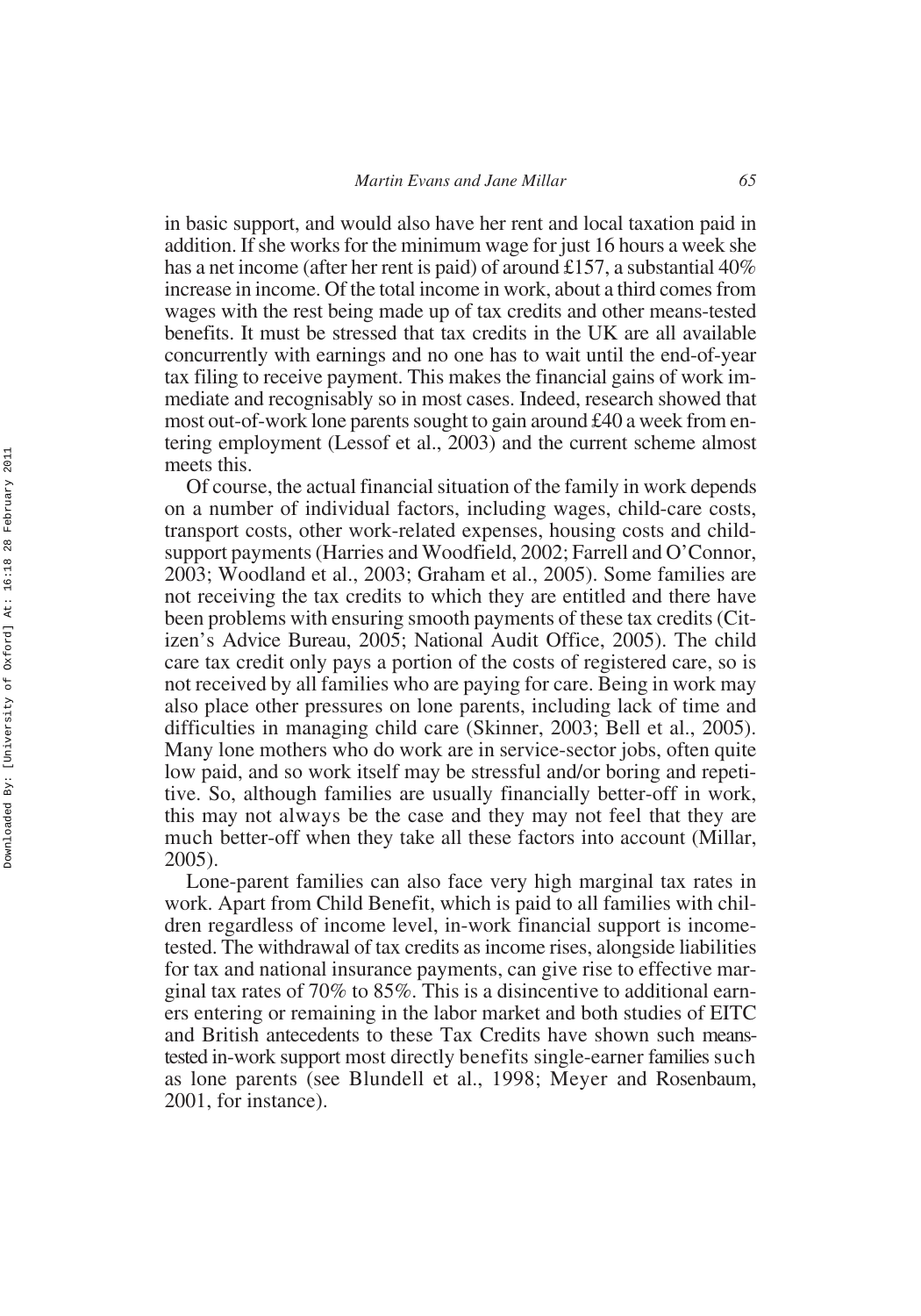#### *66 INTERNATIONAL PERSPECTIVES ON WELFARE TO WORK POLICY*

In addition to "making work pay," the National Child-care Strategy has also improved provision of child-care places, with new child-care places for 1.6 million children by the end of 2003 and plans to increase to over two million places by 2006 (DWP, 2004b). However, the main financial subsidy for childcare comes in the form of an in-work tax credit which only pays up to 70% of weekly costs and is subject to a maximum level. The rest of the cost must be met by the lone parents themselves, which can be difficult if wages are low. Moreover, ensuring that child-care supply matches low-paid working mothers' require ments in terms of location, quality and quantity is still problematic, and area-based targeting of child-care supply to low-income neighbour hoods has also occurred. However, many lone parents choose to work part-time to minimise child-care costs as well as to fit employment around school hours.

At the same time as in-work support has increased, there have also been increases to child elements in out-of-work Income Support, now restructured as Child Tax Credit. Figure 1 shows how far the increases in generosity of these out-of-work payments have affected different types of families with children alongside changes in generosity of in-work pay-

FIGURE 1. Real Increases (Percent) in Value of UK Transfers for Children 1997-2003



Source: Derived from Hills (2004), Table 9.1.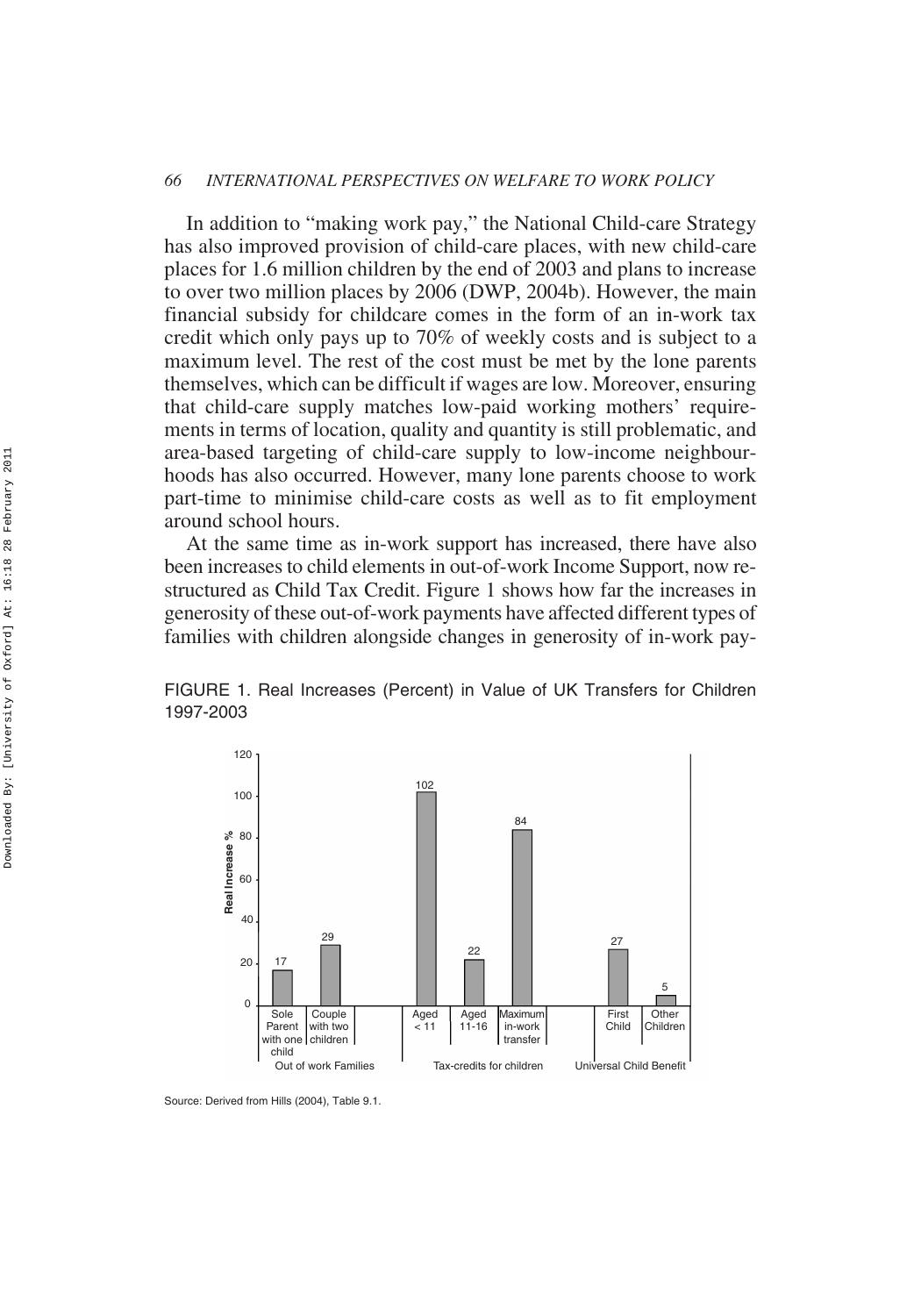ments. The substantial increases in real generosity have been focused on young children aged under 11 in non-working families, and for all fami lies with some paid work. However, for families out-of-work, the large increases in real terms in child components of their transfers is offset by no real increases to the amounts for adults. This means that while support for children under 11 has risen by 102%, when these children are placed alongside their parents, the increase is far less–17% for a sole parent and 29% for a couple with two such children. At the same time, universal ben efits for the first child have also risen by 27%. The combined impact is thus to raise incomes in real terms by at least one-sixth for families out-of-work but to also improve incentives to work by large increases in the level of in-work support.

Overall, the combination of in-work tax credits (the pre-2003 pro grams), the National Minimum Wage and other aspects of reform have been estimated to increase lone-parent employment by seven percentage points–mainly though taking up part-time work (Gregg and Harkness, 2003). This has been achieved alongside fall in the poverty rates for all lone parents, not just those in work. Thus, unlike much of the similar increase in employment in the USA, the improvements for working lone parents have not been offset by higher poverty risks for those lone parents that remain out of work. Figure 2 shows the changes in poverty rates from 1996-97 to 2002-03.

Figure 2 shows that there is an almost unambiguous improvement on the most difficult of relative poverty measures (after housing costs) for all families with children, the only exception being couples who are not in work–a reflection of their income being in a majority made up of adult allowances for social assistance that have not been increased be yond price-inflation. Overall poverty for all children has fallen by 18% with greatest falls in poverty in larger families and in part-time working families (either lone parent or couple families). But even poverty for lone parents who do not work has fallen by 7%.

Survey evidence also shows, and again provides a distinct and coun ter-view from the evidence from the Survey of American Families in the USA (Zedlewski et al., 2002, for instance), that hardship for lone parent families, in and out of work, has fallen. Table 1 shows that a variety of measures of material deprivation and financial stress have fallen over the period of reform. UK welfare reform has delivered employment gains without the profile of hardship given by much of the US evidence.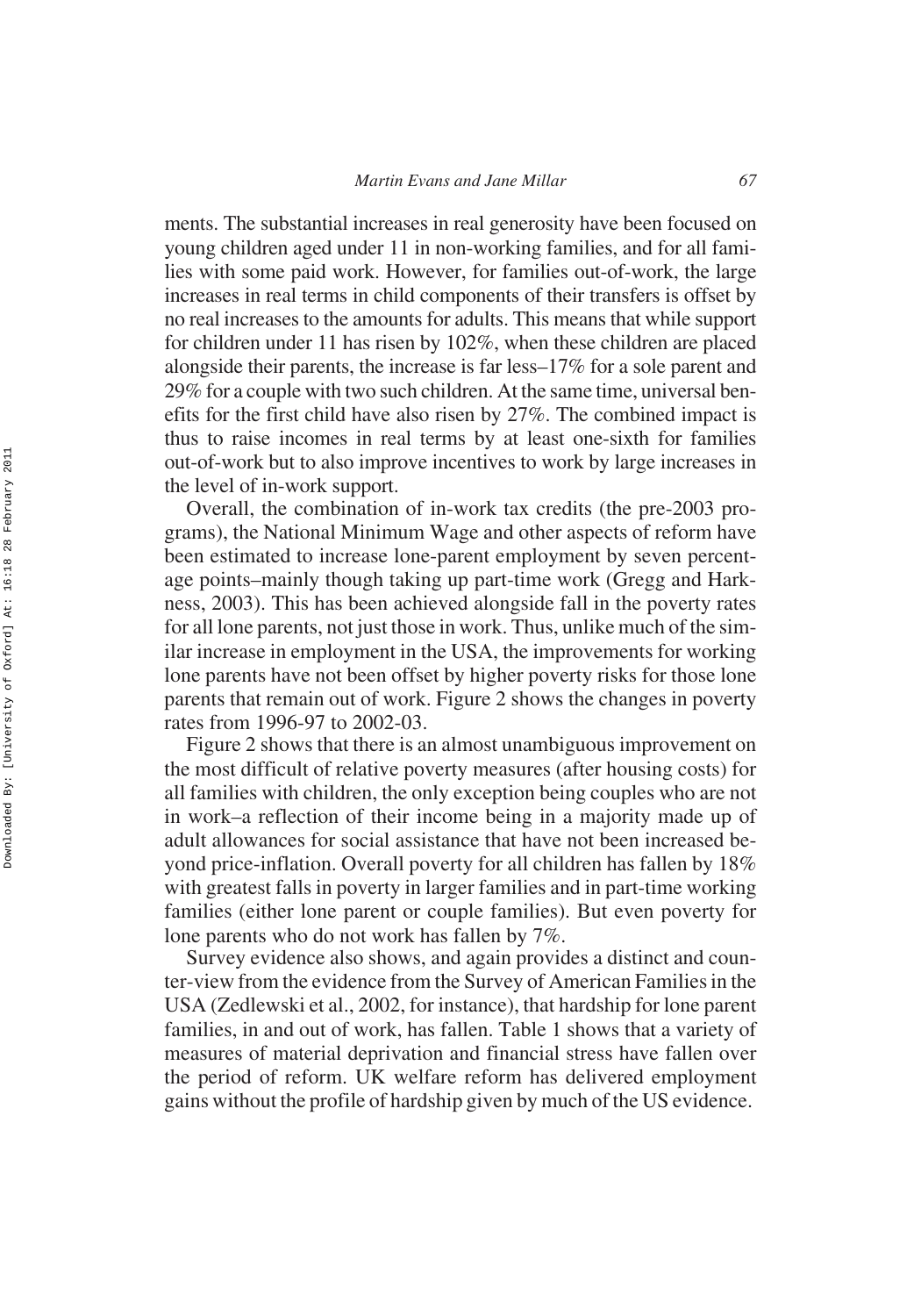### *68 INTERNATIONAL PERSPECTIVES ON WELFARE TO WORK POLICY*

FIGURE 2. Changes in Child Poverty by Family Type and Employment 1996/7 to 2002/3



Notes: Proportional change in rates of after housing costs income measure. Source: Derived from Stewart (2005), Table 7.3, based on data from the Households Below Average Income Series.

TABLE 1. Lone Parents; Material Deprivation and Selected Financial Stress Indicators: (Percent that Cannot Afford the Item)

|                                                     | 1999 | 2000 | 2001 | 2002 |
|-----------------------------------------------------|------|------|------|------|
| New, not second-hand clothes for family when needed | 41%  | 35%  | 28%  | 25%  |
| Best outfit for children                            | 20   | 19   | 15   | 13   |
| Celebration with presents on special occasions      | 27   | 23   | 17   | 14   |
| Money for trips, holidays and outings               | 59   | 52   | 46   | 41   |
| One week holiday away                               | 74   | 69   | 62   | 58   |
| Problems with debts most of the time                | 15   | 13   | 10   | 12   |
| Run out of money before the end of the week/month   | 27   | 24   | 21   | 19   |
| Worry about money almost always                     | 45   | 38   | 33   | 30   |
| Never has money left over                           | 48   | 40   | 34   | 17   |

Source: Derived from list of material deprivation indicators in McKay and Collard (2003), Table 7.1.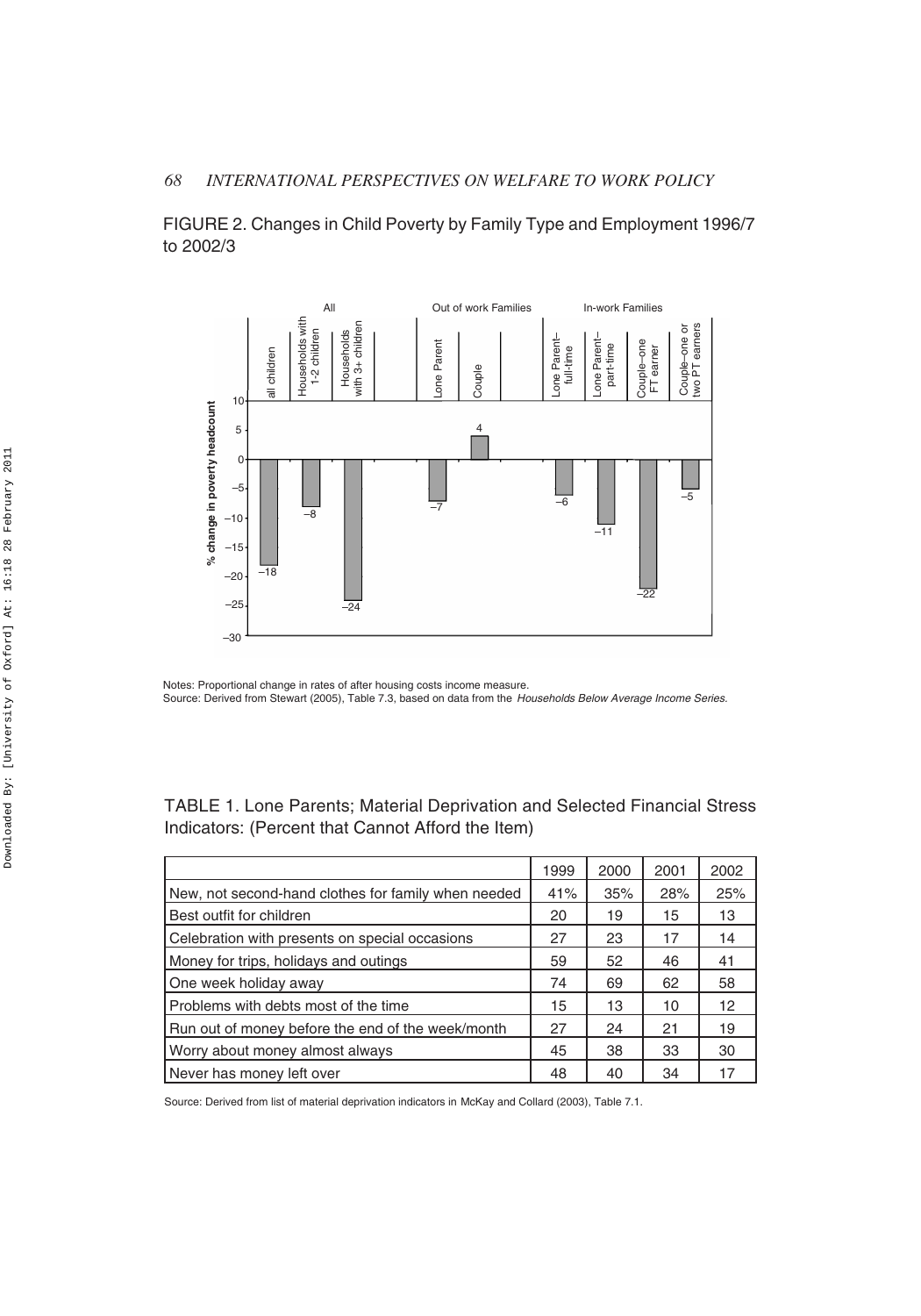#### *NEW DEAL FOR LONE PARENTS*

Alongside the policies to increase the pull of lone parents into work by making work pay, there have also been active labor market pro grams, which can be seen as accompanying "push" factors. This is an area where there is substantial difference between the US and the UK versions of welfare to work programs. British programs can be seen as persuasive and information-based, as a gentle prod, when compared to the erosion of entitlement and increase in mandation and sanctions that have occurred since PWRORA in the USA.

At the heart of the initiative is The New Deal for Lone Parents (NDLP), a voluntary program that primarily offers one-to-one advice and assistance in getting a job. NDLP is available to all lone parents claiming Income Support and has even been extended to those other lone parents who work less than 16 hours a week, although take-up by this latter group is very low. It is a voluntary program that consists of one or more meetings with a dedicated "personal advisor." Since it began in 1998, it has had a total caseload of over 940,000, which translates into around 680,000 individuals, as some people have been in the program more than once (DWP, 2005b). Around 365,000 job entries have resulted (DWP, 2005b).

In the early years of the program, entry was largely through invitation and self-referral and overall take-up rates were low, around 6% of the total stock of lone parents at any point in time. However, from 2001, there has been an introduction of mandatory employment orientation interviews as a part of a claim for Income Support and at regular intervals during a claim. These Work-Focused Interviews (WFIs) were intro duced for all new claimants and rolled out over time for existing claim ants, and are primarily about information giving and sharing concerning employment plans and opportunities. The mandatory requirement is to attend and take part in the interview; there is no mandation on action fol lowing a WFI. But WFIs have increased up-take of NDLP and are often delivered by the same personal advisor. The take-up of NDLP has risen to around 10% as a result, and new and recent lone parent claimants are particularly likely to agree to take part in the NDLP (Evans et al., 2003).

The role of, and work done, by Personal Advisers (PAs) is the crucial factor in NDLP delivery. They not only offer individually tailored ad vice to support lone parents into employment by finding employment opportunities from the electronic job database, but also assist and sup port lone parents in claiming in-work and transition benefits. They thus fill both entitlement and employment roles-ensuring that Income Sup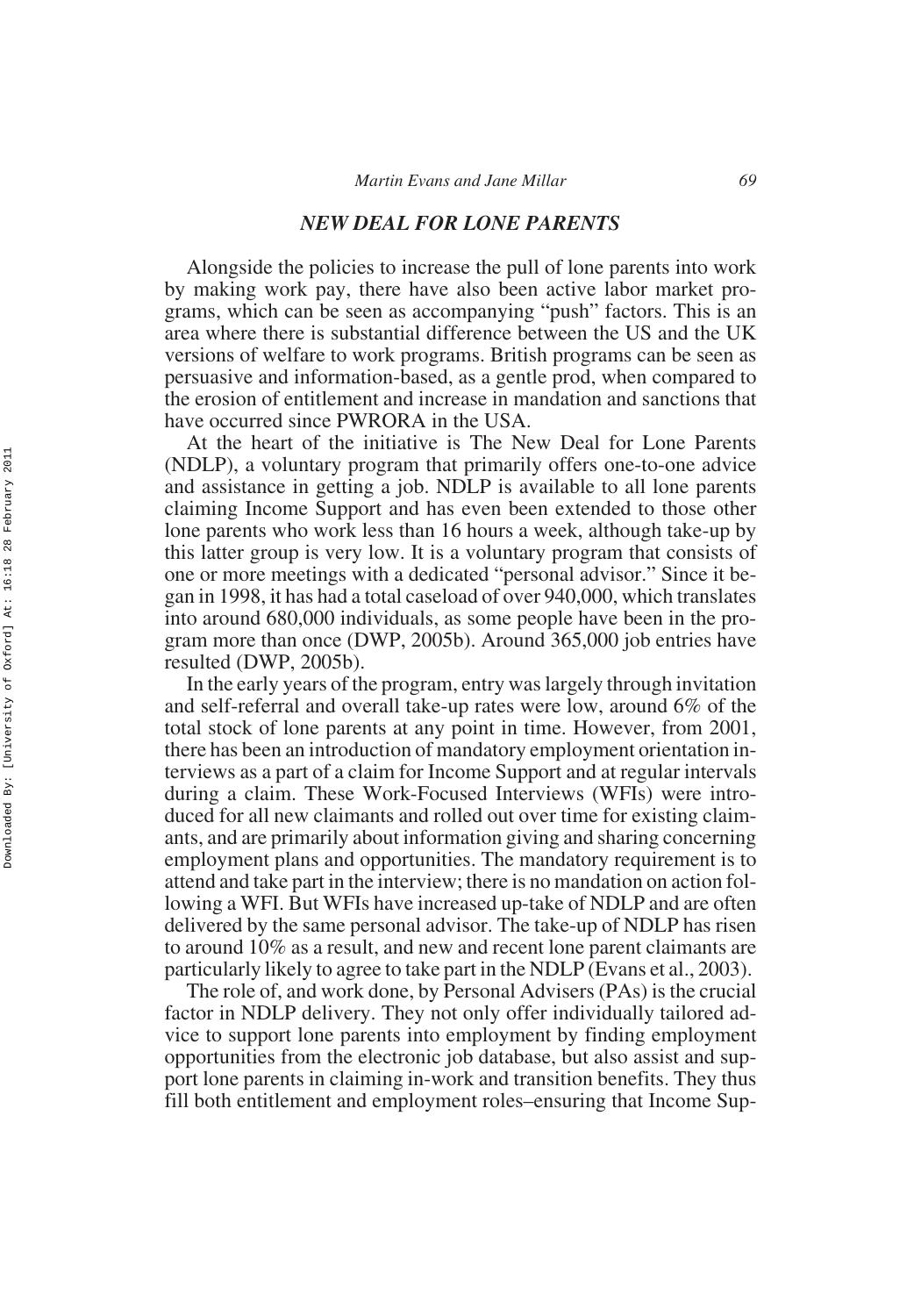port is paid when lone parents make a claim (there is no equivalent to US diversion approaches in the UK) and ensuring that in-work benefits and help with transitional support are claimed and paid as the lone par ent moves into work. PAs thus have to establish and maintain a wide knowledge of local labor market information and link to local child-care information, and this information is all provided in one location (the network of local "Jobcentre Plus" offices).

The PAs' "toolkit" includes financial planning tools to help lone par ents think through and plan changes in income sources and frequency. One element of this has proved to be extremely popular with lone par ents, the "better-off" calculation, which enables the PA to demonstrate the likely gains to employment from either a theoretical job or an actual job offer that is in front of her. A lone parent's out-of-work claim will be composed of three elements, Child Tax Credit, which does not change, but also Income Support and Housing Benefits that will change when work starts. The PA helps to ensure that transitional financial help available from these benefits to "run-on" during the first weeks of employment is in place. Additionally, to meet one-off needs, the PA has an Adviser Discretionary Fund that can meet up to £300 of costs associated with returning to work–often up-front deposits for childcare, or travel season tickets, clothes or other items. Finally, the other element of the financial planning assistance is help completing tax credit claim forms together with an expedited claim service to ensure that payments in work occur as soon as is practicable.

The PA can assist with several tasks, such as a test trading period for lone parents who want to enter into self-employment, setting up limited training, and assisting with childcare and travel costs for part-time work (under 16 hours per week) for a limited period. All of these financial and planning elements of the PAs' job are in addition to their skills in job search assistance.

NDLP is a work-first program, and it shares this with the vast major ity of US interventions. There is little opportunity to train or obtain education through NDLP. Although access to training programs has improved over time, such training is only for low-level vocational skills. The evaluation of NDLP surveyed participants to find out what happened during meetings with their PA. As one would expect from a vol untary program where some participants are "testing the water" there was not a 100% work focus. Table 2 shows the percentages of partici pants who reported different subjects covered in their meetings with Personal Advisers.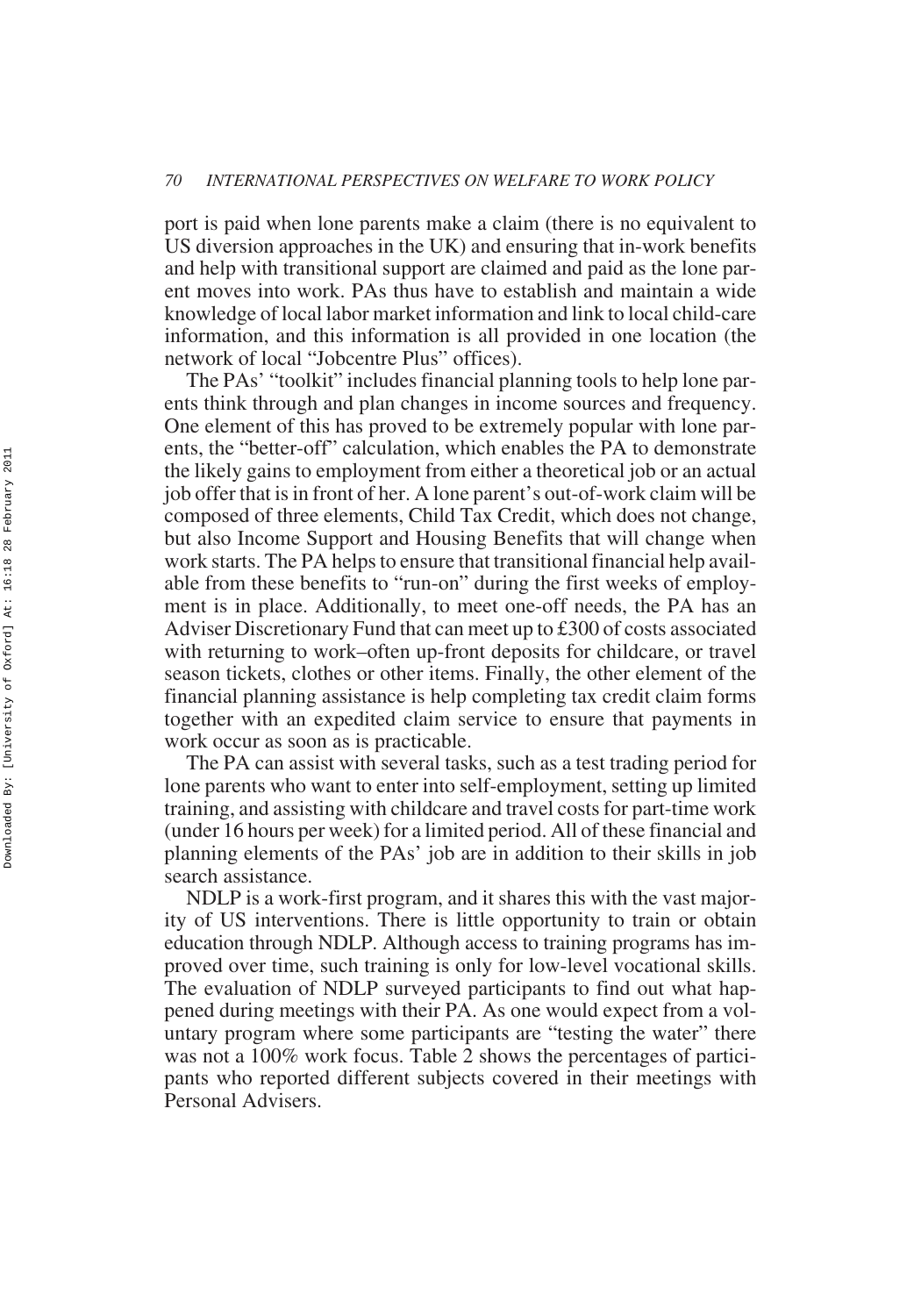| % of Participants Reporting | <b>Subject Covered</b>        |  |  |
|-----------------------------|-------------------------------|--|--|
| <b>Employment Focus</b>     |                               |  |  |
| 64%                         | work in general               |  |  |
| 55%                         | finding work                  |  |  |
| 45%                         | help with vacancies           |  |  |
| 18%                         | help with job applications    |  |  |
| 11%                         | self-employment               |  |  |
| <b>Finance</b>              |                               |  |  |
| 85%                         | had "better off calculations" |  |  |
| 62%                         | advice on benefits            |  |  |
| 35%                         | help to fill in claim forms   |  |  |
| Other                       |                               |  |  |
| 58%                         | discussed childcare           |  |  |
| 27%                         | had help finding childcare    |  |  |
| 45%                         | discussed training            |  |  |
| 27%                         | had help finding training     |  |  |

#### TABLE 2. The Content of PA Meetings in NDLP

Source: Derived from Lessof et al., 2003, Tables 4.3.1 to 4.3.4.

## *EVALUATION OF NDLP*

There has been a very large investment in evaluation of NDLP along side the other New Deal programs and other changes in delivery of em ployment and income transfer programs in Britain (Walker, 2004). The evaluation of NDLP has been both qualitative and quantitative (Evans et al., 2003) and we address these streams of evidence in turn. Most who take part are positive about the program and Personal Advisers are very highly regarded for both the help that is offered and their attitude and approach. Most participants say that everything they wanted was cov ered by the program, but the absence of in-built child care and training elements was perceived as a weakness. Informal outcomes have been found to be important with confidence building and the breaking down of isolation for lone parents, often stuck in the home, a major issue in improving well-being as well as employability and work orientation.

Qualitative evidence from lone parents who have recently entered work gives an indication of how successful NDLP can be to an individ -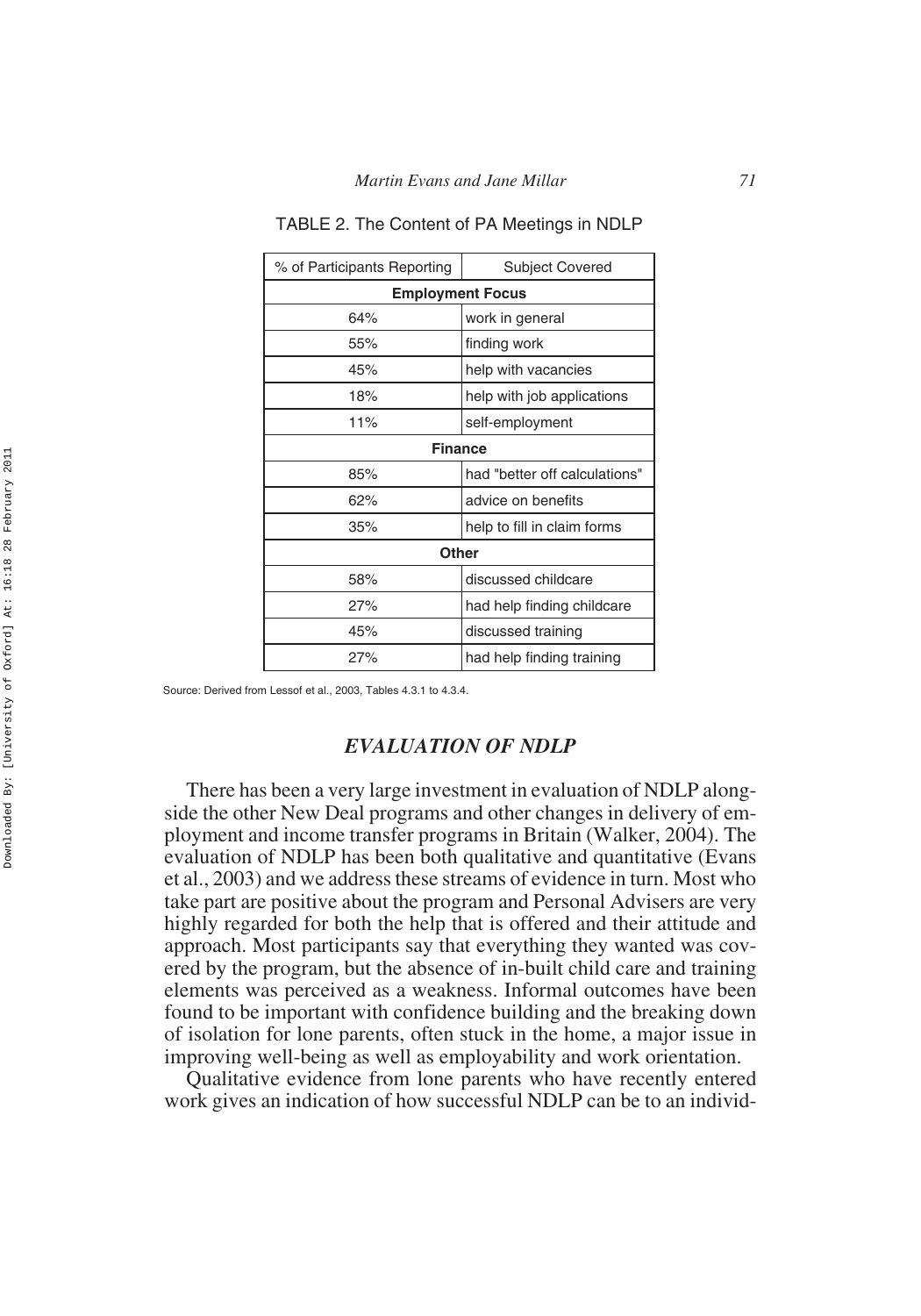ual: "Yes, I did go to a fantastic lady. . . with the job centre, and she was the one that helped me, worked out the tax credit, all my benefits and she got me some shoes . . . helped me with the process of filling in the forms . . . [I was] hoping that I wasn't going to have some time when I wasn't being paid . . . Which is where my lone parent adviser came in, she was great. Anything that went awry, she helped me through . . . It was quick . . . the right payment . . . it's all been absolutely fine" (Millar, 2005).

However, in measuring the quantitative impact of the program, its vol untary nature has made formal estimates of additionality difficult to es tablish. Take-up is still an issue and the success at getting participants into work is partly due to the most work-ready and motivated coming for ward. In order to account for such selection bias a special survey was commissioned in which it was hoped to collect data on motivation and other aspects of attitudes that would enable participants and non-participants in the program to be accurately matched using propensity score methodology (Lessof et al., 2003). The results from this survey and the matching of participants to "identical" non-participants produced unexpectedly high impacts considering the nature of the program, low-cost face-to-face interview(s) with little use of costly elements such as child care, employment options, or full-time training courses that are used for more traditional unemployed target groups. Estimated additionality on work entry was 55% with a 25 percentage point difference in exits from Income Support between the participants and their matched control group. There is some argument as to whether selection bias has been properly controlled for and there have been a number of econometric studies to assess the methodology, but even so the program is found to have significant impacts that remain. In terms of cost effectiveness, the low costs of the program ensure that it remains cost-effective even if net additionality levels fall considerably (Evans et al., 2003).

Part of the success of the program has been due to the accompanying macro-economic and policy environment. The UK has had the longest period of sustained economic growth for 200 years, and this continued through the early 2000s. Accompanying NDLP have been the improve ments in generosity of in-work support payments discussed earlier. The program has thus been able to take a self-selected group of lone parents and lever-in generous in-work supplements and an emerging growth in child-care provision at a time when demand for part-time low-skilled work was booming.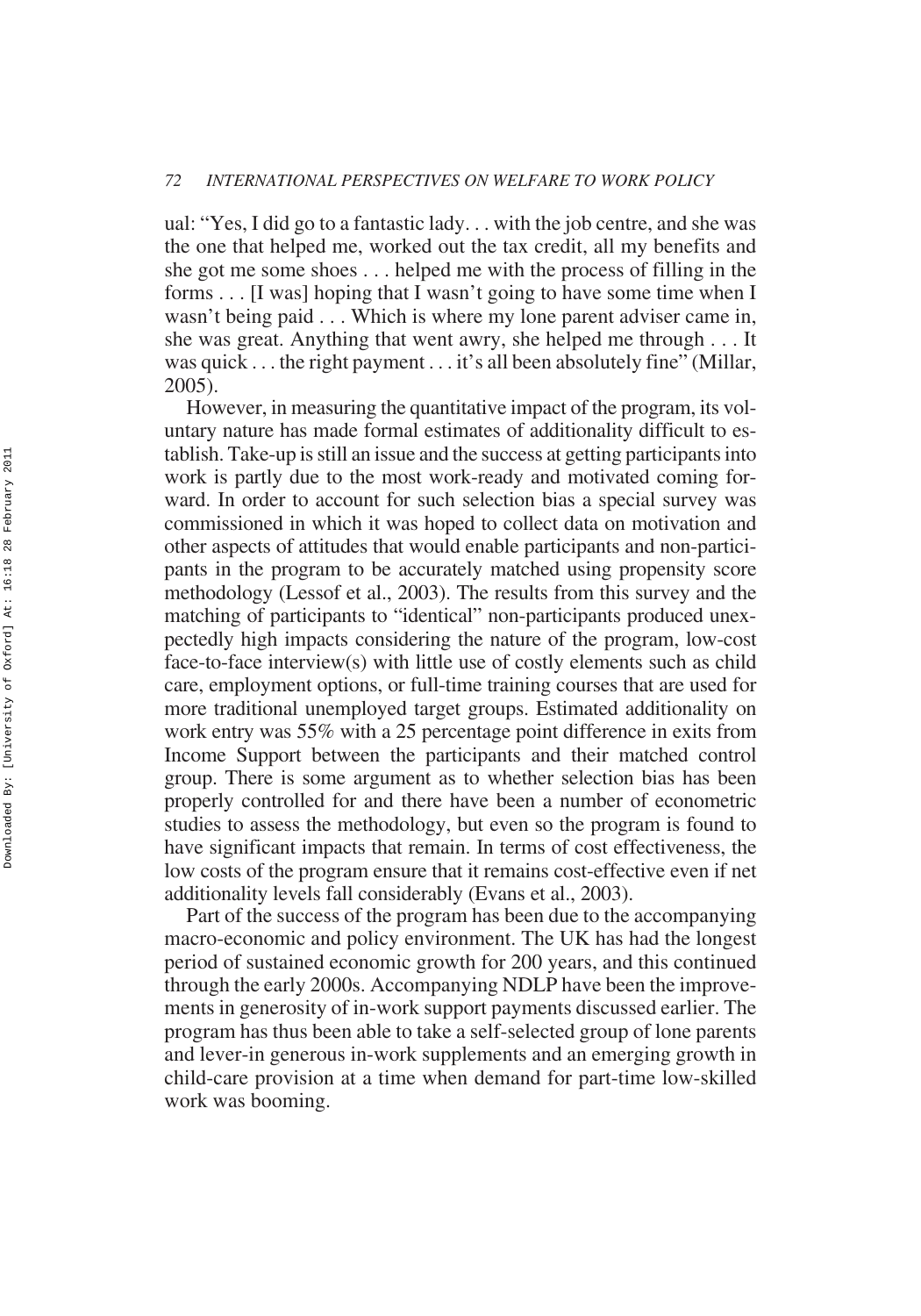## *FINAL THOUGHTS*

It is clear from our description that the common transatlantic phrase "welfare to work" hides clear and huge differences in both policy con text and content. This is a clear warning about the need to avoid simple, or simplistic, comparisons based on text or rhetoric alone. Despite what appears to be a common and evolving consensus from the OECD and across other welfare states about the role of activation and employment programs for lone parents, these differences, between what may be in terpreted as exemplars of the Anglo-Saxon model, far outweigh their harmonised rhetoric. Just because we are singing from the same hymn sheet doesn't mean we are singing in unison.

But the issues for Britain go far beyond the rhetoric because there are still unresolved issues for policy on lone-parent employment. There is significant cycling between welfare and work (Evans, Harkness, and Ortiz, 2004) with accompanying uncertainty about how to ensure better retention and advancement in work. The role of Personal Advisers has always involved in-work support after leaving welfare but much of this has been to assist further with claims for in-work benefits. There is currently in place an experimental demonstration plan to evaluate models of in-work support to encourage retention and advancement, but results are not due for two years or more and in the meantime there is continued discussion of the need for mentoring.

Furthermore, although lone-parent employment rates are steadily rising, they are not yet rising fast enough to reach the 70% target by 2010. The options are somewhat limited. Greater use of mandation to make people enter the program or work risks undermining the very things that make the program work as it would mean a shift in focus towards those lone parents who are not already at the margins of work. This would re sult in a bigger and more reluctant caseload with more complex needs, higher costs and lower aggregate average outcomes. Another option would be to lower the age of dependent children from 16 to, say, the age they enter secondary school at 12, and require work obligations from this group of lone mothers. This would have an effect on existing stocks of lone parents, but unlike the USA, such families would not fall out of entitlement altogether–as a result, they would merely shift into the un employed group. They would still receive ongoing benefit support al though they would be required to look for work, and take up suitable jobs. Failing that, the considerable proportion of lone parents with health problems would also find themselves in a different part of the system. One lesson from the New Deal is that the boundaries between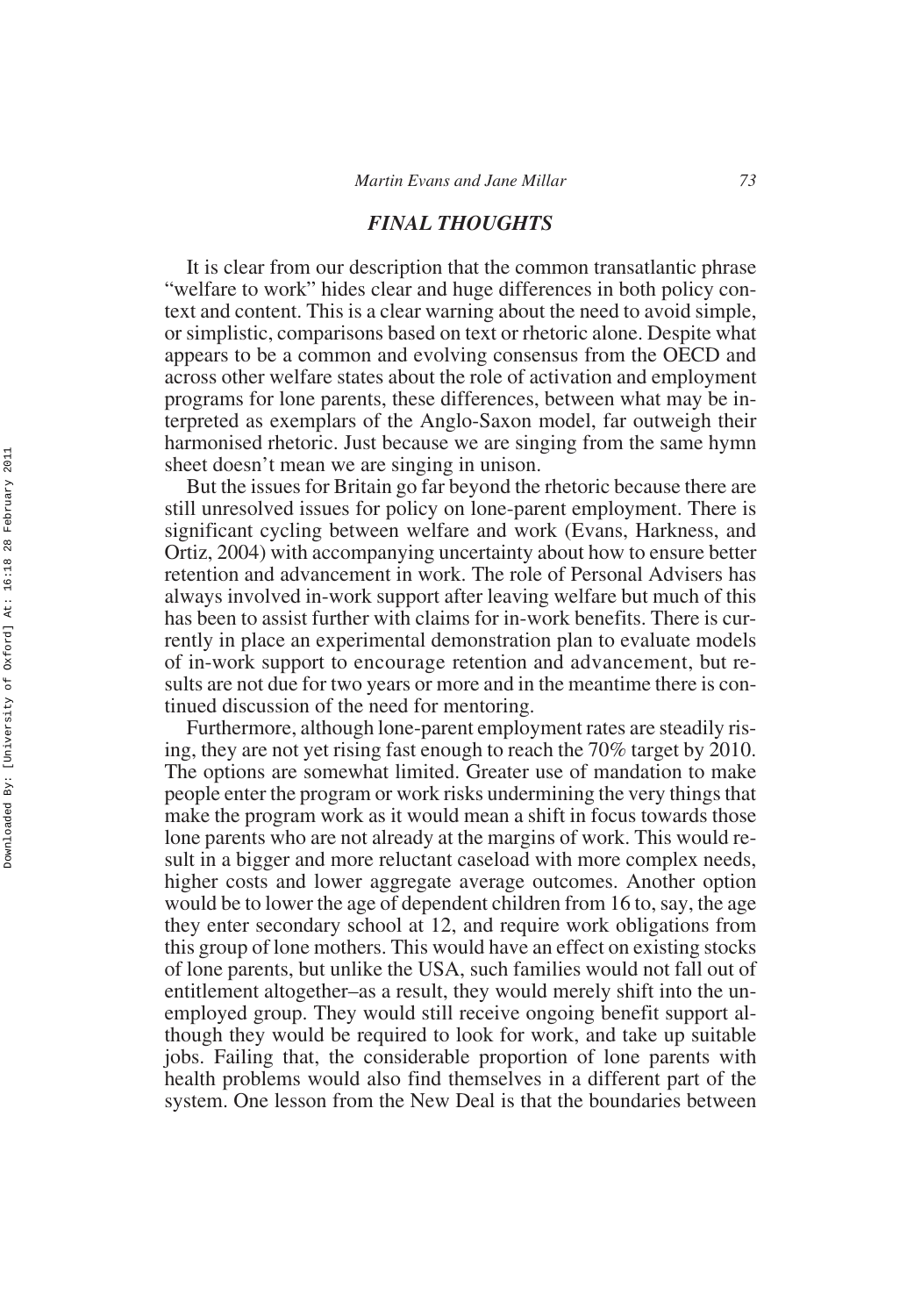target groups–the unemployed, the sick, and the lone parents–often hide levels of heterogeneity that cross boundaries. Further, these problems need individualised tailored responses rather than categorical ones. This lesson has been learned to some extent and more attention is now being placed on assessing needs and responses that go "beyond New Deal" group definitions. The really tough job will be to respond to the "hardest to serve" groups and to assist them into employment. Changes in defini tion or introduction of more mandation does not alter this.

As well as changing the push factors, there is also medium- to longterm uncertainty about the pull factors that attempt to ensure that employment and poverty prevention go hand in hand towards 2010 and 2020. The current consensus among independent analysts is that the UK Government will meet its aim of quartering child poverty by 2005 (Brewer, 2004; Sefton and Sutherland, 2005). However, the importance of a *relative* measure of poverty for the Government's target means that simply increasing benefits in line with prices (which is the current approach) will not be enough to maintain relative income levels over time. Thus, lone parents in low-paid part-time work will fall further behind median income growth and so not escape relative poverty (Evans and Eyre, 2004). Reaching 60 to 70% employment rates would fulfil one of the key policy goals but would not be enough in itself to eliminate child poverty in lone-parent families. More financial support for families with children, greater investment in child care, more support for working parents through "family friendly" employment practices–all this and more–will be required to meet the combination of employment increase and poverty elimination. The UK is thus not only attempting to "end welfare as we know it," as President Clinton famously labelled American welfare reform. To paraphrase Clinton, the UK aims to end child poverty as we know it and this means less focus on caseload reduction but more on fundamen tally changing employment and income profiles of lone parents, without dismantling their entitlement to social assistance.

#### REFERENCES

- Bell, A., Finch, N., La Valle, I., Sainsbury, R., & Skinner, C. (2005). *A Question of Bal ance: Lone Parents, childcare and work.* Department for Work and Pensions Re search Report 230. Leeds: Corporate Document Services.
- Blundell, R., Duncan, A., McCrae, J., & Meghir, C. (1998). *The Labour Market Impact of the Working Families Tax Credit. IFS Report to Bank of England Monetary Com mittee*. London: Institute for Fiscal Studies.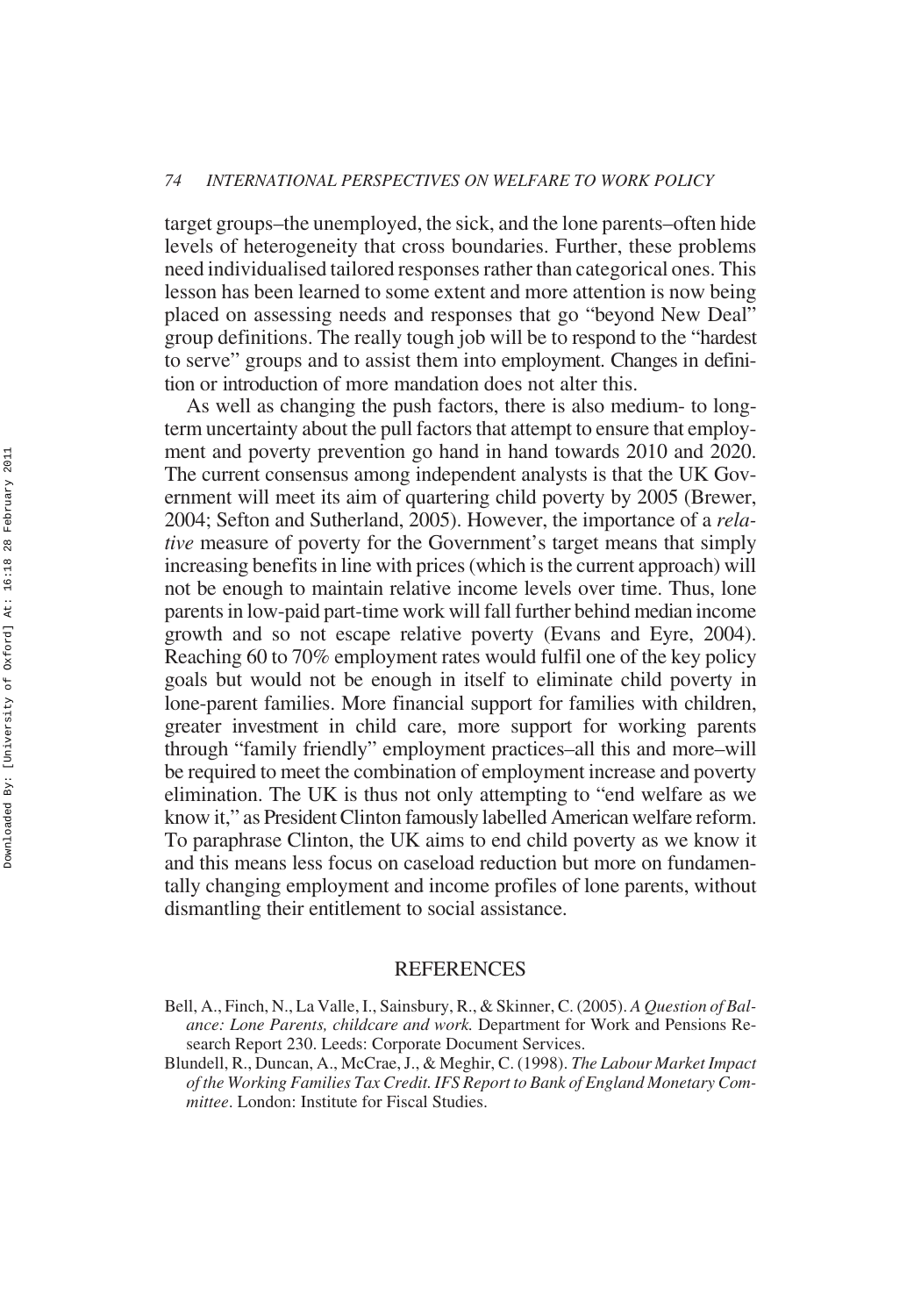- Brewer, M. (2004). *Will the Government Hit Its Child Poverty Target in 2004-05? Briefing Note Number 47*. London: Institute for Fiscal Studies.
- Citizen's Advice Bureau (2005). *Money with Your Name on it? CAB Clients' Experi ence of Tax Credits.* London: Citizen's Advice Bureau.
- Department for Work and Pensions (DWP) (2004a). *Tax Benefit Model Tables 2004* . London: Department for Work and Pensions.
- Department for Work and Pensions (DWP) (2004b). *Departmental Report 2004*. London: Department for Work and Pensions. *http://www.dwp.gov.uk/publications/dwp/2004/ dr04/execsum/home.asp*
- Department for Work and Pensions (DWP) (2005a). *Households Below Average In come 1994-95-2003-04*. London: Department for Work and Pensions.
- Department for Work and Pensions (DWP) (2005b). *New Deal for Lone Parents and Personal Advisor Meetings, Statistics to December 2004*. London: Department for Work and Pensions.
- Department for Work and Pensions (DWP). (2005c). *Income Support Quarterly Statis tical Enquiry*. London: Department for Work and Pensions.
- Evans, M., Eyre, J., Millar, J., & Sarre, S. (2003). *New Deal for Lone Parents: Second Synthesis Report of the National Evaluation*. Sheffield: Department for Work and Pensions.
- Evans, M., Harkness, S., & Ortiz, R. (2004). *Lone Parents Cycling Between Work and Benefits.* London: Department for Work and Pensions.
- Evans, M., & Eyre, J. (2004). *The Opportunities of a Lifetime: A Model Lifetime Analysis of Current British Social Policy*. Bristol: Policy Press.
- Farrell, C., & O'Connor, W. (2003). *Low-Income Families and Household Spending.* Department of Work and Pensions Research Report, No. 192, Leeds: Corporate Document Services.
- Graham, J., Tennant, R., Huxley, M., & O'Connor, W. (2005) *The Role of Work in Low-Income Families with Children–A Longitudinal Qualitative Study.* Department of Work and Pensions Research Report, No. 245. Leeds: Corporate Document Services.
- Gregg, P., & Harkness, S. (2003). Welfare reform and lone parents. In R. Dickens, P. Gregg, & J. Wadsworth (Eds.), *The Labour Market Under New Labour*. London: Palgrave, pp. 98-115.
- Gregg, P., & Wadsworth, J. (2003). Workless households and the recovery. In R. Dick ens, P. Gregg, & J. Wadsworth (Eds.), *The Labour Market Under New Labour* . London: Palgrave, pp. 32-39.
- Harries, T., & Woodfield, K. (2002). *Easing the Transition into Work,* DWP Research Report, No. 175. Leeds: Corporate Document Services.
- Hills, J. (2004). *Inequality and the State*. Oxford: Oxford University Press.
- House of Commons Work and Pensions Committee (2004). *Second Report: Child Pov erty in the UK (HC 85-I)*. London: The Stationery Office.
- Lessof, C., Miller, M., Phillips, M., Pickering, K., Purdon, S., & Hales, J. (2003). *New Deal for Lone Parents Evaluation: Findings from the Quantitative Survey*. Sheffield: Employment Service, WAE147.
- McKay, S., & Collard, S. (2003). *Developing Deprivation Questions for the Family Resources Survey*. Bristol: Personal Finance Research Centre, University of Bristol.